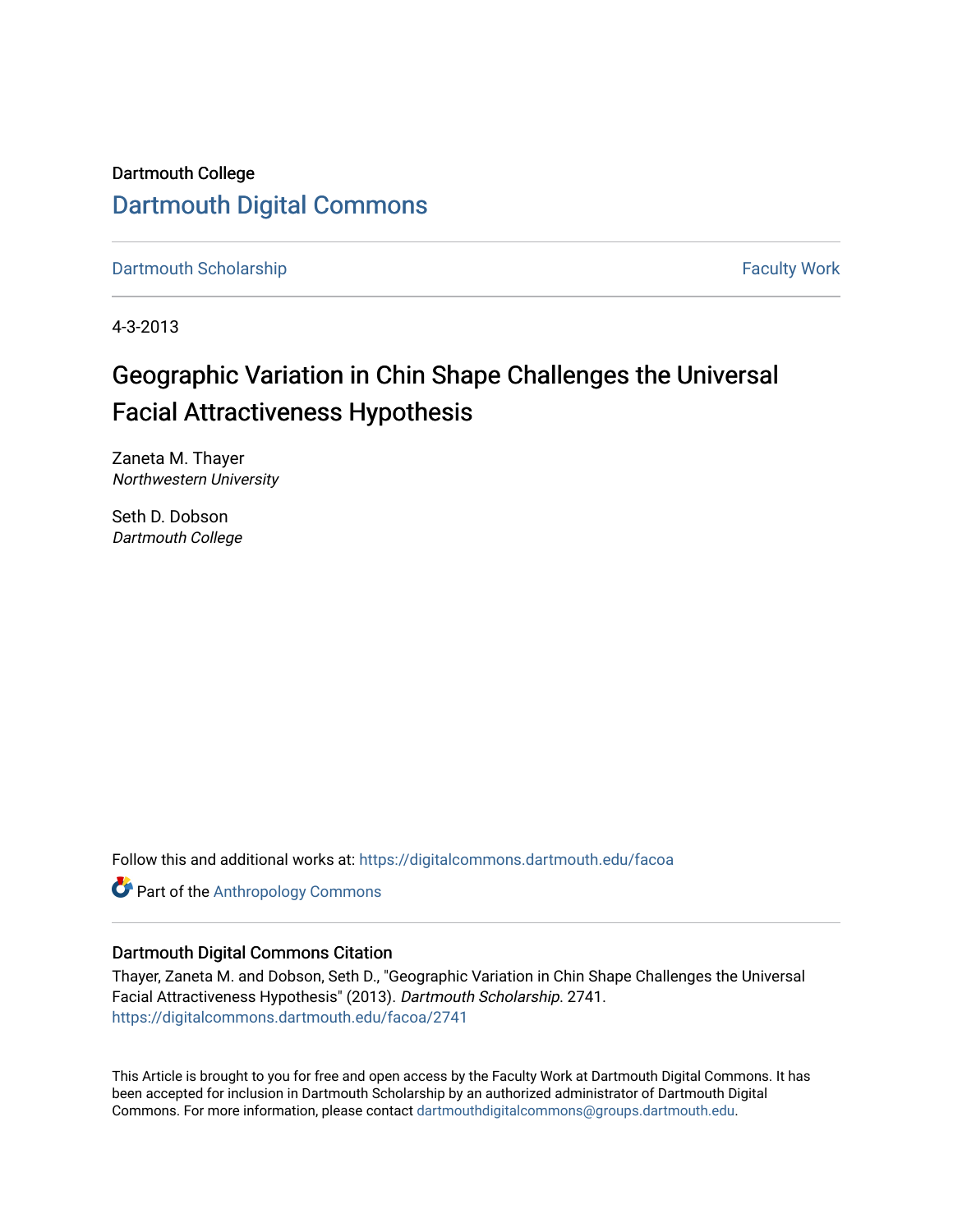# Geographic Variation in Chin Shape Challenges the Universal Facial Attractiveness Hypothesis

# Zaneta M. Thayer<sup>1</sup>\*, Seth D. Dobson<sup>2</sup>

1 Department of Anthropology, Northwestern University, Evanston, Illinois, United States of America, 2 Department of Anthropology, Dartmouth College, Hanover, New Hampshire, United States of America

# Abstract

The universal facial attractiveness (UFA) hypothesis proposes that some facial features are universally preferred because they are reliable signals of mate quality. The primary evidence for this hypothesis comes from cross-cultural studies of perceived attractiveness. However, these studies do not directly address patterns of morphological variation at the population level. An unanswered question is therefore: Are universally preferred facial phenotypes geographically invariant, as the UFA hypothesis implies? The purpose of our study is to evaluate this often overlooked aspect of the UFA hypothesis by examining patterns of geographic variation in chin shape. We collected symphyseal outlines from 180 recent human mandibles (90 male, 90 female) representing nine geographic regions. Elliptical Fourier functions analysis was used to quantify chin shape, and principle components analysis was used to compute shape descriptors. In contrast to the expectations of the UFA hypothesis, we found significant geographic differences in male and female chin shape. These findings are consistent with region-specific sexual selection and/or random genetic drift, but not universal sexual selection. We recommend that future studies of facial attractiveness take into consideration patterns of morphological variation within and between diverse human populations.

Citation: Thayer ZM, Dobson SD (2013) Geographic Variation in Chin Shape Challenges the Universal Facial Attractiveness Hypothesis. PLoS ONE 8(4): e60681. doi:10.1371/journal.pone.0060681

Editor: Janet M. Monge, University of Pennsylvania, United States of America

Received November 14, 2012; Accepted March 1, 2013; Published April 3, 2013

Copyright: © 2013 Thayer, Dobson. This is an open-access article distributed under the terms of the Creative Commons Attribution License, which permits unrestricted use, distribution, and reproduction in any medium, provided the original author and source are credited.

Funding: This research was supported by a Goodman Grant for Anthropological Research at Dartmouth College. ZMT was supported by a NSF Graduate Research Fellowship and Northwestern University Presidential Fellowship during manuscript preparation. The funders had no role in study design, data collection and analysis, decision to publish, or preparation of the manuscript.

Competing Interests: The authors have declared that no competing interests exist.

\* E-mail: zane@u.northwestern.edu

## Introduction

According to Darwin [1,2], sexual selection results in the proliferation of phenotypes that provide a competitive advantage in the struggle to find mates. The two main modes of sexual selection are intrasexual competition, where individuals of the same sex compete for access to potential mates, and intersexual choice, where individuals vary in their ability to attract potential mates [3]. Most studies of sexual selection in humans have focused on mate choice in relation to physical attractiveness [4]. For example, it has been suggested that some facial phenotypes are universally preferred by the opposite sex because they are reliable indicators of mate quality [5–12]. Psychologists have attempted to test this universal facial attractiveness (UFA) hypothesis by assessing the degree of cross-cultural variation in facial preferences. These studies have shown that people from culturally diverse backgrounds tend to regard similar facial phenotypes as attractive [13–15], regardless of prior exposure to Western concepts of beauty [6,16,17]. However, a uniform pattern of preferences is only one prediction of the UFA hypothesis. If facial phenotypes are universally preferred and strongly selected, then patterns of morphological variation in those traits should be similar across geographic populations. We test this prediction using quantitative data on one of the phenotypes commonly discussed among proponents of the UFA hypothesis: the chin.

Chin shape is generally regarded as an important aspect of facial attractiveness, especially in males [18]. Some evidence suggests that males with broad chins are viewed as socially dominant across cultures [19,20]. Broad-chinned males earn higher ranks in the military [21], are regarded as more masculine and attractive [9,22–26], and have greater reproductive success in some societies [27,28] than males with narrow chins. A preference for a broad male chin might be selected for through a "handicap model" of sexual selection [29]. This hypothesis is based on the observation that the chin is formed through the deposition of excess cortical bone during development [30]. Since cortical bone growth is stimulated by testosterone, and testosterone is immunosuppressive in high concentrations, the ability to have a broad chin and still be healthy is hypothesized to demonstrate high mate quality. It is important to note that studies of female attractiveness consistently report that a small or narrow chin is associated with a more feminine appearance [23,26,31,32]. This reinforces the notion that a broad chin is a signal of masculinity and suggests that selection might be occurring in opposite directions between the sexes.

The hypothesis that chin shape has undergone sexual selection in humans is supported by recent evidence that males and females differ with regard to chin shape [33]. In a previous study [34], we developed a morphometric technique for quantifying chin shape using elliptical Fourier functions analysis, or EFFA [35]. To test for sex differences in chin shape we compared male and female chin surface contours in a pooled sample of human skeletons  $(N = 180)$  from nine geographic regions. We found that males differed significantly from females in having larger and more projecting lateral tubercles at the base of the chin [34]. These bony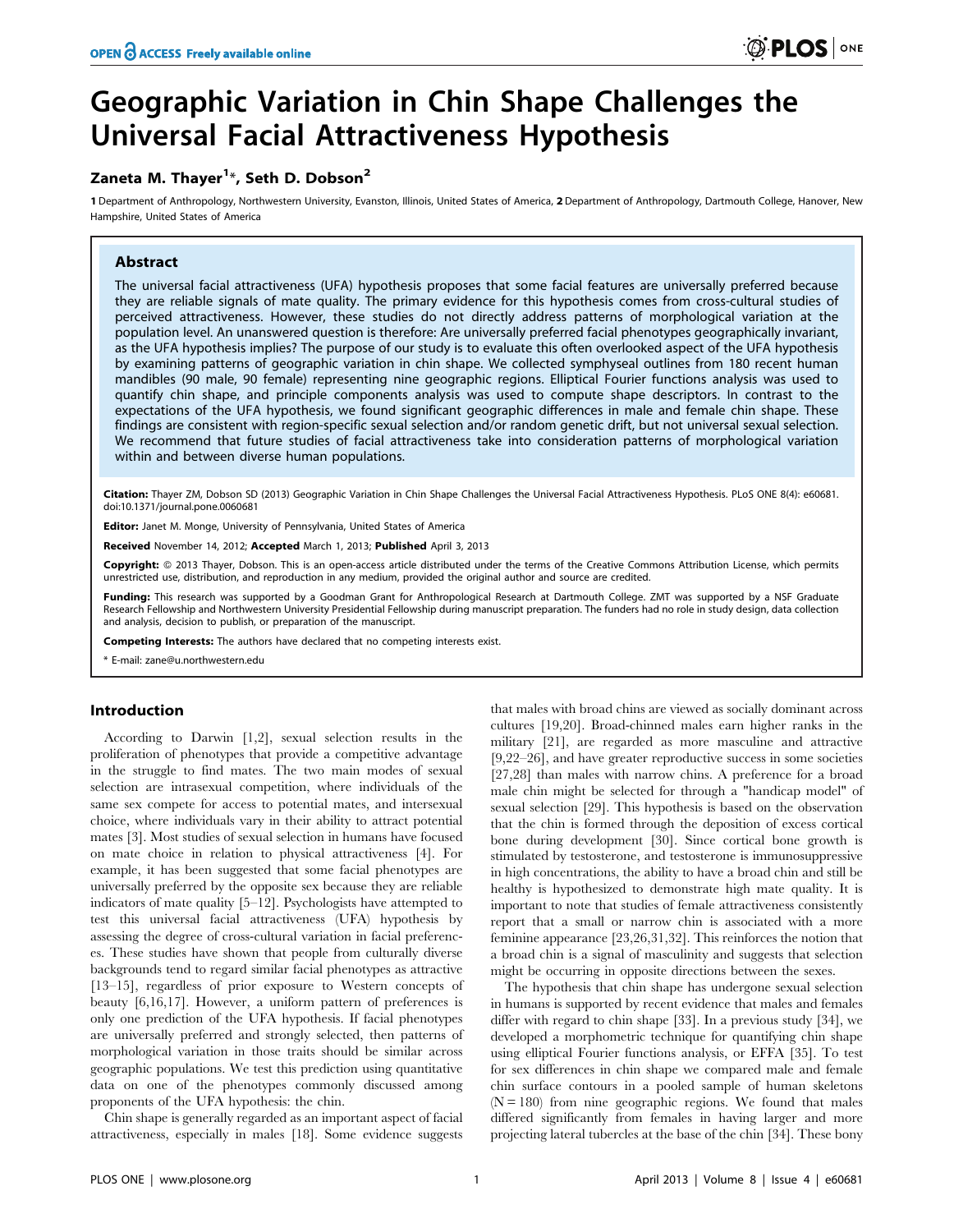protuberances contribute to the ''broad chin'' phenotype that distinguishes males from females [36,37]. Thus, we could not refute the UFA hypothesis because our results were consistent with the observation that females tend to prefer males with broad chins [14]. However, we observed a high degree of individual variation in chin shape in our sample, and some of this variation appeared to be geographically patterned.

Here we focus on the question of geographic variation in chin shape with respect to an evolutionary aspect of the UFA hypothesis that is often overlooked. If preferences for particular chin shapes are universal in the strict sense, and these preferences influence the evolution of the chin, then chin shapes should not differ significantly between geographic regions. Our results suggest that chin shape is geographically variable in both sexes, challenging the notion of universal sexual selection on chin shape.

### Materials and Methods

#### Ethics statement

ZMT was granted permission to conduct an on-site analysis of mandibular specimens at the American Museum of Natural History (New York, NY).

#### Skeletal sample

Specimens were randomly selected for study. We focused on nine Old-World geographic regions: Australia, eastern Africa, southern Africa, southeast Asia, central Asia, eastern Asia, northern Europe, eastern Europe and western Europe. Ten adult males and ten adult females were selected from each of these regions  $(N = 180)$ . Pathological specimens, particularly those with alveolar resorption, were excluded from the study.

Because our study concerns inter-population variation in chin shape, we focused on sampling a wide range of geographic regions. As a consequence, our within-region, sex-specific sample sizes were relatively small  $(N = 10)$ . Error variance due to small sample size increases the chances of a Type II Error, i.e., failing to reject a false null hypothesis. Thus, our sampling strategy had the effect of making our inter-population analyses more conservative.

## Quantifying chin shape

A detailed description of our approach to quantifying chin shape using elliptical Fourier functions analysis (EFFA) can be found in Thayer and Dobson [34]. In short, three parallel tracings of chin surface contours were taken from the right side of each mandibular symphysis. The first chin contour (midline contour, or MC) was taken at the midline of the symphysis, beginning on the anterior aspect of the digastric fossa and ending at infradentale. The second contour (canine contour, or CC) was taken at the medial aspect of the canine, parallel to the midline. The last contour (incisor contour, or IC) was taken halfway between the first two tracings, as determined by digital calipers.

Table 1. Results of multivariate analysis of variance (MANOVA) in males with geographic region as a categorical predictor of chin shape.

|                     |         | Test statistic Value F-value Hypothesized df Error df P |    |          |
|---------------------|---------|---------------------------------------------------------|----|----------|
| Pillai's Trace 1.53 | $-1.87$ |                                                         | 81 | $0.000*$ |
| Wilks' Lambda 0.10  | 2.50    |                                                         | 81 | $0.000*$ |

 $*P<0.001$ 

doi:10.1371/journal.pone.0060681.t001

Each chin contour tracing was scanned, mirror imaged to form a closed ellipse, and then digitized to perform the EFFA. Fourier analysis is a technique for computing a trigonometric function that can be used to describe the shape of curve, or in this case an ellipse. Curvature is quantified through the use of sine and cosine terms that describe the repeated elements (i.e., harmonics) in a sinusoidal waveform [38]. The actual values that are analyzed are the two amplitudes of each harmonic. These Fourier coefficients can be used as general measures of shape in subsequent multivariate statistical analyses [39]. EFFA produces a large number of harmonics for a given shape. We used only the first 20 harmonics, which resulted in 40 Fourier coefficients per harmonic, and a total of 800 coefficients per chin surface contour.

#### Statistical analyses

Given the large number of Fourier shape descriptors per chin surface contour, we used principal components analysis (PCA) to further reduce the data. We performed PCAs separately for each contour (MC, CC, and IC) in each sex. Only components with eigenvalues greater than 1.0 were retained. This resulted in a total of 11 PCs for the female sample (3 MC, 4 CC, and 4 IC), and 10 PCs for the male sample (3 MC, 3 CC, and 4 IC) (Table S1). PC loadings were then used as variables in subsequent statistical tests.

We used multivariate analyses of variance (MANOVA) to test for significant geographic differences in chin shape among males and females. If MANOVA revealed a significant effect then pairwise comparisons between regions were made using Hotelling's t-squared statistic, which is a measure of the degree of multivariate difference between two groups. This was done to visually identify possible outlier regions for exclusion in subsequent reanalysis using MANOVA. No t-tests were performed in these post-hoc analyses. Thus, no corrections for multiple comparisons were necessary.

# Results

MANOVA revealed a statistically significant effect of geographic region on male (Table 1) and female chin shape (Table 2). A graph of the average Hotelling's t-squared statistic revealed that the largest chin shape differences were observed in pairwise comparisons between Australia and all other regions (Figure 1). Visual inspection of the original chin surface contour tracings reinforced the status of Australia as a potential outlier (Figure 2). Both male and female Australians differed from other regions in having less projecting chins on average. Nevertheless, when we repeated the MANOVA after excluding the Australian subsample, the results were still statistically significant for both sexes (Table S2 & Table S3).

Table 2. Results of multivariate analysis of variance (MANOVA) in females with geographic region as a categorical predictor of chin shape.

|                    |      |      | Test statistic Value F-value Hypothesized df Error df P |    |           |
|--------------------|------|------|---------------------------------------------------------|----|-----------|
| Pillai's Trace     | 1.43 | 1.55 |                                                         | 81 | $0.0018*$ |
| Wilks' Lambda 0.16 |      | 1.72 |                                                         | 81 | $0.0002*$ |

 $*P<0.01$ 

doi:10.1371/journal.pone.0060681.t002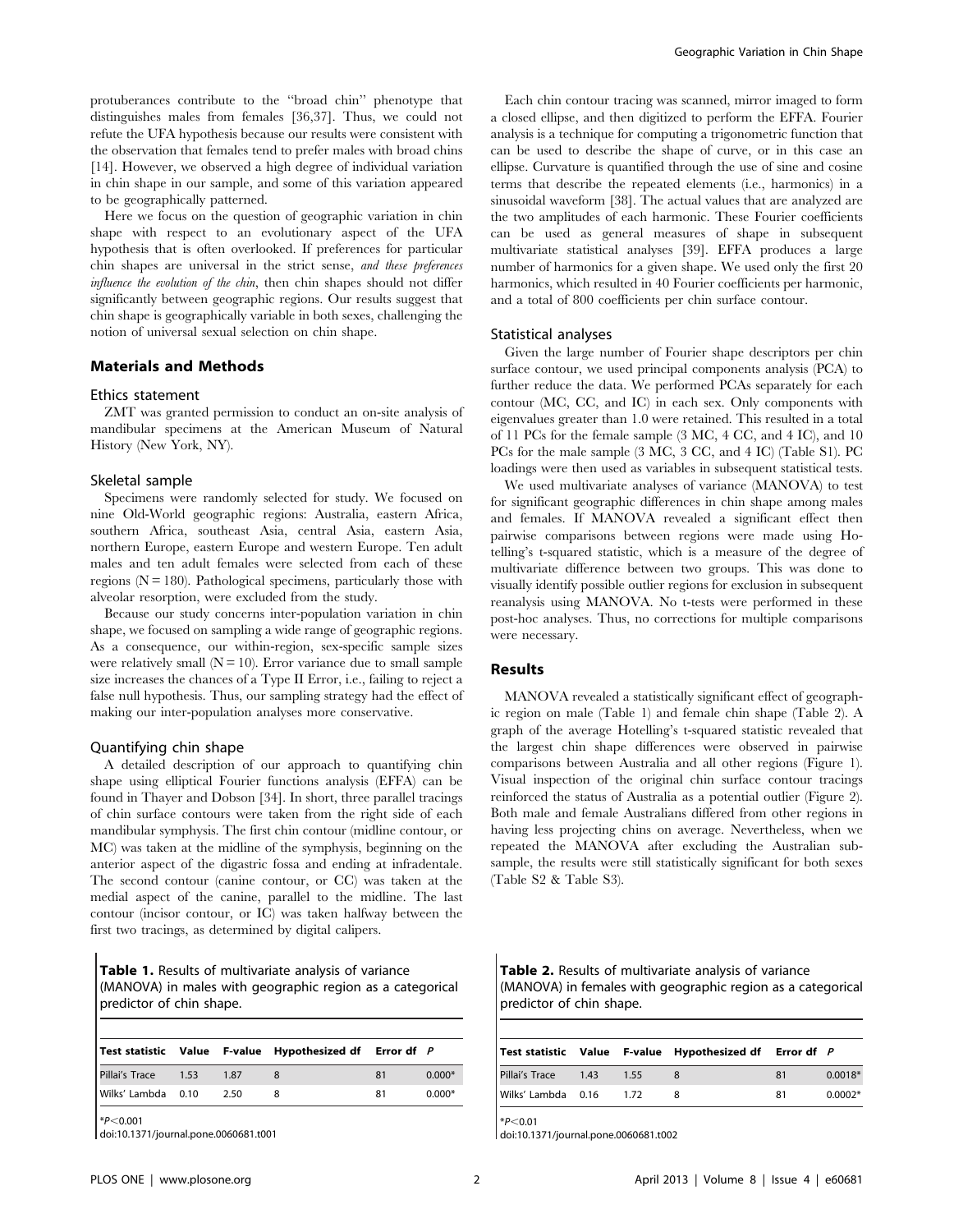

Figure 1. Hotelling's t-squared statistic reveals that the most pronounced pairwise multivariate differences in chin shape in our sample involve comparisons with Australia. doi:10.1371/journal.pone.0060681.g001

#### **Discussion**

The results of our study suggest that chin shape is not universal in the strict sense because there were statistically significant differences between geographic regions in both sexes. This finding challenges an often-overlooked evolutionary prediction of the universal facial attractiveness (UFA) hypothesis, at least with regard to chin shape. If people from all over the world exhibit similar chin shape preferences, as the UFA hypothesis suggests [7], and if mating preferences influence morphological evolution, as implied by sexual selection theory, then we would expect to see negligible geographic variation in chin shape. Our results suggest that this is not the case.

However, chin shape is not entirely region specific either. If this were the true, then we would expect to see significant shape differences between all geographic pairings. Instead, we found that the most pronounced differences were observed in pairwise comparisons involving Australia (Figure 1). Nonetheless, when we excluded the Australian sub-sample from our analysis, we found statistically significant differences in chin shape among non-Australian populations as well. Thus, geographic variation in chin shape appears to be a general feature of recent human evolution. This observation, when combined with previous evidence of sexual dimorphism in chin shape [32,33], suggests the possibility of region-specific chin shape preferences in some parts of the world.

For example, we hypothesize that native Australians have different facial preferences than other people, and that these differences are at least partially responsible for their ''robust''

craniofacial morphology [40]. Indeed, previous studies have demonstrated inter-population differences in human facial preferences [41]. However, to our knowledge, no systematic study of facial preferences in native Australians has ever been conducted. Given our results, one might predict that Australian women tend to prefer men with less prominent chins. The relatively high frequency of less prominent chins in Australia might also be due in part to an evolutionary history of genetic exchange between archaic and early modern human populations in Australasia during the Pleistocene (e.g., [42]). Archaic humans, such as Homo erectus, tended to have less prominent chins [43]. Thus, given that sexual selection is often frequency dependent [44], a genetic legacy from archaic Homo in Australasia might have biased female preferences toward less prominent chins in males. These hypotheses are in need of further examination.

Other adaptive explanations for chin shape variation have also been suggested, most notably the masticatory stress hypothesis [45]. According to this hypothesis, the chin functions as a buttress against mechanical stress caused by chewing. However, recent research suggests that this hypothesis is no longer viable since stress resistance is uncorrelated with chin shape in fossil and recent humans [43,46–48]. Furthermore, the masticatory stress hypothesis does not explain the presence of sexual dimorphism in chin shape [33]. If chin shape differences were caused by differences in mechanical stress associated with different diets, then why would males and females differ significantly in chin shape within geographic regions? To our knowledge, there is no evidence suggesting that males and females from the same population eat



Figure 2. Examples of male incisor outlines from left to right: Australia (VL–245); Eastern Africa (VL – 4039); Eastern Europe (VL – 2327); Northeast Asia (99 – 8155); Southern Asia (VL – 3659); Southern Africa (99 – 8433); Southeast Asia (VL – 597); Western Asia (VL – 1268); Western Europe (VL – 3652). doi:10.1371/journal.pone.0060681.g002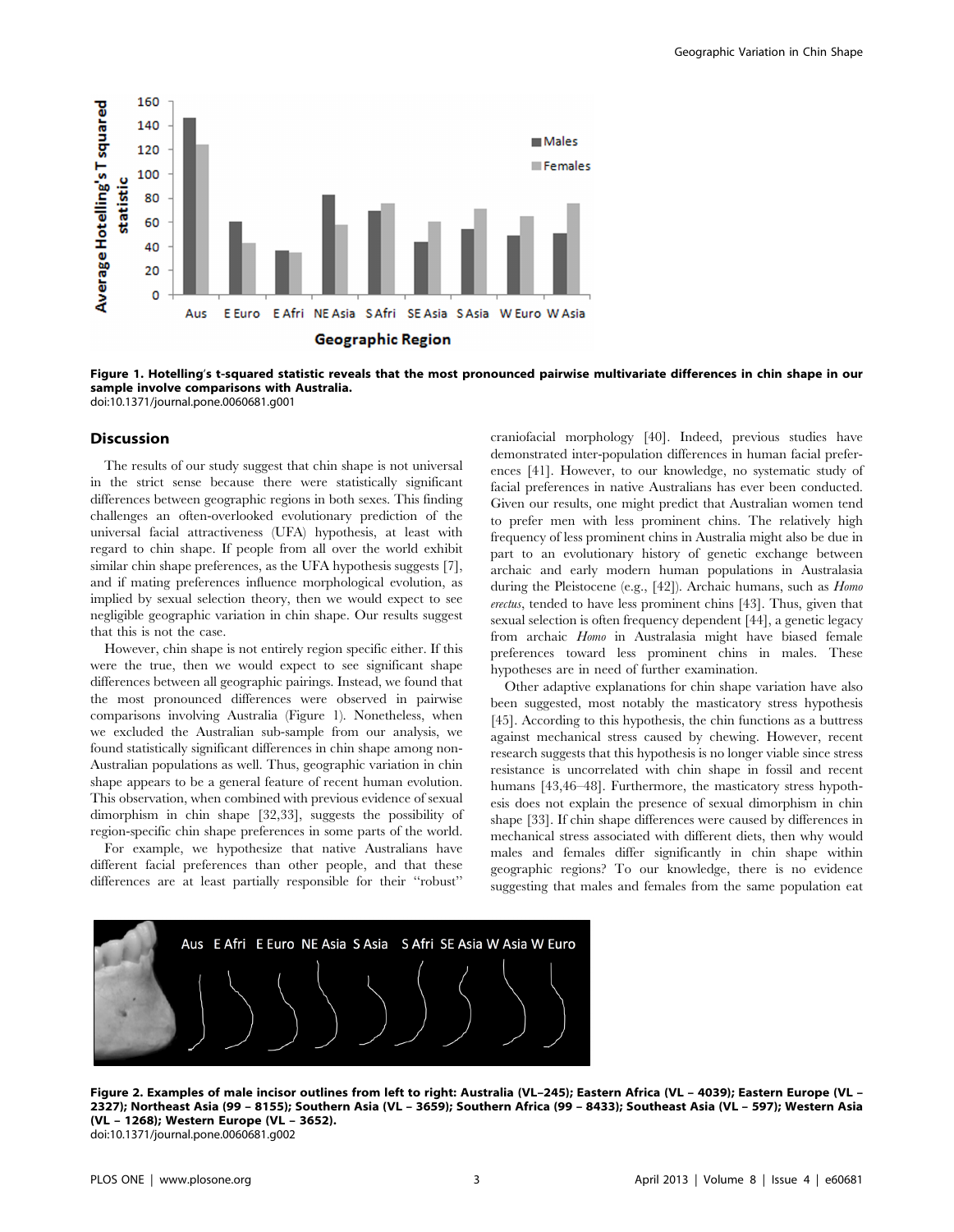foods that differ in their mechanical properties. Thus, we consider the masticatory stress hypothesis to be an unlikely alternative to region-specific sexual selection as an explanation for geographic variation in chin shape.

A more viable alternative explanation for geographic differences in chin shape is neutral rather than adaptive evolution. Some studies suggest that physical attractiveness is not necessarily a good predictor of mating patterns [44,49]. This might be especially true of humans since mate choice is influenced by cultural factors as well as psychological predispositions in our species [50,51]. Yu and Shepard [52] suggest that, at least in traditional societies, physical attractiveness might be less important as a determinant of mating patterns than cultural factors such as kinship. People in traditional societies also benefit from increased knowledge of potential mates due to more direct and prolonged social contact. Such familiarity might circumvent the need for facial signals of mate quality in these societies. Thus, chin shape differences might have evolved primarily as a result of genetic drift rather than selection. This hypothesis is supported by previous studies that demonstrate an important role for genetic drift in the evolution of human cranial diversity [53].

In summary, the results of our study suggest that chin shape is geographically variable in both males and females. This pattern could be explained by either region-specific mating preferences or random genetic drift. Either way, the lack of universality calls into question an important evolutionary aspect of the UFA hypothesis, i.e., that sexual selection influences phenotypic evolution. It might be the case that facial preferences are truly universal, as previous research suggests, but that these preferences are not strong enough to impact morphological evolution, at least for our skeletal measures of chin shape. Moreover, recent globalization of Western ideas of beauty and other contemporary cultural factors might be influencing chin shape preferences in ways that are not

#### References

- 1. Darwin C (1859) On the Origin of Species. London: John Murray.
- 2. Darwin C (1871) The Descent of Man in Relation to Sex.London:Murray.
- 3. Andersson M (1994) Sexual Selection. UK: Princeton UP.
- 4. Gangestad S, Scheyd GJ (2005) The evolution of human physical attractiveness. Annual Review Of Anthropology 34: 523-548.
- 5. Thornhill R, Gangestad S (1993) Human Facial Beauty. Human Nature 4: 237- 269.
- 6. Jones D, Brace CL, Jankowiak W, Laland KN, Musselman LE, et al. (1995) Sexual Selection, Physical Attractiveness, and Facial Neoteny: Cross-cultural Evidence and Implications [and Comments and Reply]. Current Anthropology 36: 723-748.
- 7. Thornhill R, Gangestad SW (1999) Facial attractiveness. Trends in Cognitive Sciences 3: 452-460.
- 8. Jones BC, Little AC, Penton-Voak IS, Tiddeman BP, Burt DM, et al. (2001) Facial symmetry and judgements of apparent health: Support for a "good genes" explanation of the attractiveness and symmetry relationship. Evolution and Human Behavior 22: 417-429.
- 9. Rhodes G, Chan J, Zebrowitz L, Simmons LW (2003) Does sexual dimorphism in human faces signal health? Proceedings: Biological Sciences 270: S93-S95.
- 10. Law Smith MJ, Perrett DI, Jones BC, Cornwell RE, Moore FR, et al. (2006) Facial appearance is a cue to oestrogen levels in women. Proceedings of the Royal Society of London Series B: Biological Sciences 273: 135-140.
- 11. Lie HC, Rhodes G, Simmons LW, Wedell N (2009) Genetic Diversity Revealed in Human Faces. Evolution 62: 2473-2486.
- 12. Koehler N, Simmons LW, Rhodes G, Peters M (2004) The relationship between sexual dimorphism in human faces and fluctuating asymmetry. Proceedings of the Royal Society of London Series B: Biological Sciences 271: S233-S236.
- 13. Langlois JH, Kalakanis L, Rubenstein AJ, Larson A, Hallam M, et al. (2000) Maxims or myths of beauty? A meta-analytic and theoretical review. Psychological Bulletin 126: 390-423.
- 14. Cunningham MR, Roberts AR, Barbee AP, Druen PB, Wu CH (1995) "Their ideas of beauty are, on the whole, the same as ours": Consistency and variability in the cross-cultural perception of female physical attractiveness. Journal of Personality and Social Psychology 68: 261-279.
- 15. Perrett DI, Lee KJ, Penton-Voak I, Rowland D, Yoshikawa S, et al. (1998) Effects of sexual dimorphism on facial attractiveness. Nature 394: 884.

represented in our historical skeletal sample. Nevertheless, our recommendation is that future studies of facial preferences take into consideration the implied morphological impact of universal facial attractiveness.

## Supporting Information

Table S1 Percent variance explained by each retained principal component (PC). Significance values represent the results from an ANOVA analysis.

(DOC)

Table S2 Results of multivariate analysis of variance (MAN-OVA) in males with geographic region as a categorical predictor of chin shape after excluding the Australian sub-sample. (DOC)

Table S3 Results of multivariate analysis of variance (MAN-OVA) in females with geographic region as a categorical predictor of chin shape after excluding the Australian sub-sample. (DOC)

#### Acknowledgments

We thank Sheela Athreya and Pete Lestrel for help with data collection and analysis respectively. We also thank two anonymous reviewers, as well as John Hawks, and the editor Janet Monge, for their helpful comments. Study data are available from the Dryad data repository.

# Author Contributions

Conceived and designed the experiments: ZMT SDD. Performed the experiments: ZMT. Analyzed the data: ZMT. Wrote the paper: ZMT SDD.

- 16. Jones D, Hill K (1993) Criteria of physical attractiveness in five populations. Human Nature 4: 271-296.
- 17. Little AC, Mannion H (2006) Viewing attractive or unattractive same-sex individuals changes self-rated attractiveness and face preferences in women. Animal Behaviour 72: 981-987.
- 18. Grammer K, Fink B, Møller AP, Thornhill R (2003) Darwinian aesthetics: sexual selection and the biology of beauty. Biological Reviews 78: 385-407.
- 19. Rhodes G, Yoshikawa S, Clark A, Lee K, McKay R, et al. (2001) Attractiveness of facial averageness and symmetry in non-Western cultures: In search of biologically based standards of beauty. Perception 30: 611-625.
- 20. Keating CF, Mazur A, Segall MH (1981) A cross-cultural exploration of physiognomic traits of dominance and happiness. Ethology and Sociobiology 2: 41-48.
- 21. Mazur A, Mazur J, Keating C (1984) Military rank attainment of a West Point class: Effects of cadets' physical features. American Journal of Sociology: 125- 150.
- 22. Neave N, Laing S, Fink B, Manning JT (2003) Second to fourth digit ratio, testosterone and perceived male dominance. Proc Biol Sci 270: 2167-2172.
- 23. Keating CF (1985) Gender and the physiognomy of dominance and attractiveness. Social psychology quarterly: 61-70.
- 24. Cunningham MR, Barbee AP, Pike CL (1990) What do women want? Facialmetric assessment of multiple motives in the perception of male facial physical attractiveness. Journal of Personality and Social Psychology 59: 61.
- 25. O'Toole A, Deffenbacher K, Valentin D, McKee K, Huff D, et al. (1998) The perception of face gender: The role of stimulus structure in recognition and classification. Memory & Cognition 26: 146-160.
- 26. Perrett D, Lee K, Penton-Voak I, Rowland D, Yoshikawa S, et al. (1998) Effects of sexual dimorphism on facial attractiveness. Nature 394: 884-887.
- 27. Mueller U, Mazur A (1997) Facial dominance in Homo sapiens as honest signaling of male quality. Behavioral Ecology 8: 569-579.
- 28. Winkler EM, Kirchengast S (1994) Body dimensions and differential fertility in !Kung San males from Namibia. American Journal of Human Biology 6: 203- 213.
- 29. Zahavi A (1975) Mate Selection--A Selection for a Handicap. Journal of Theoretical Biology 53: 205-214.
- 30. Enlow DH (1982) Handbook of Facial Growth. Philadelphia: .W.B. Saunders